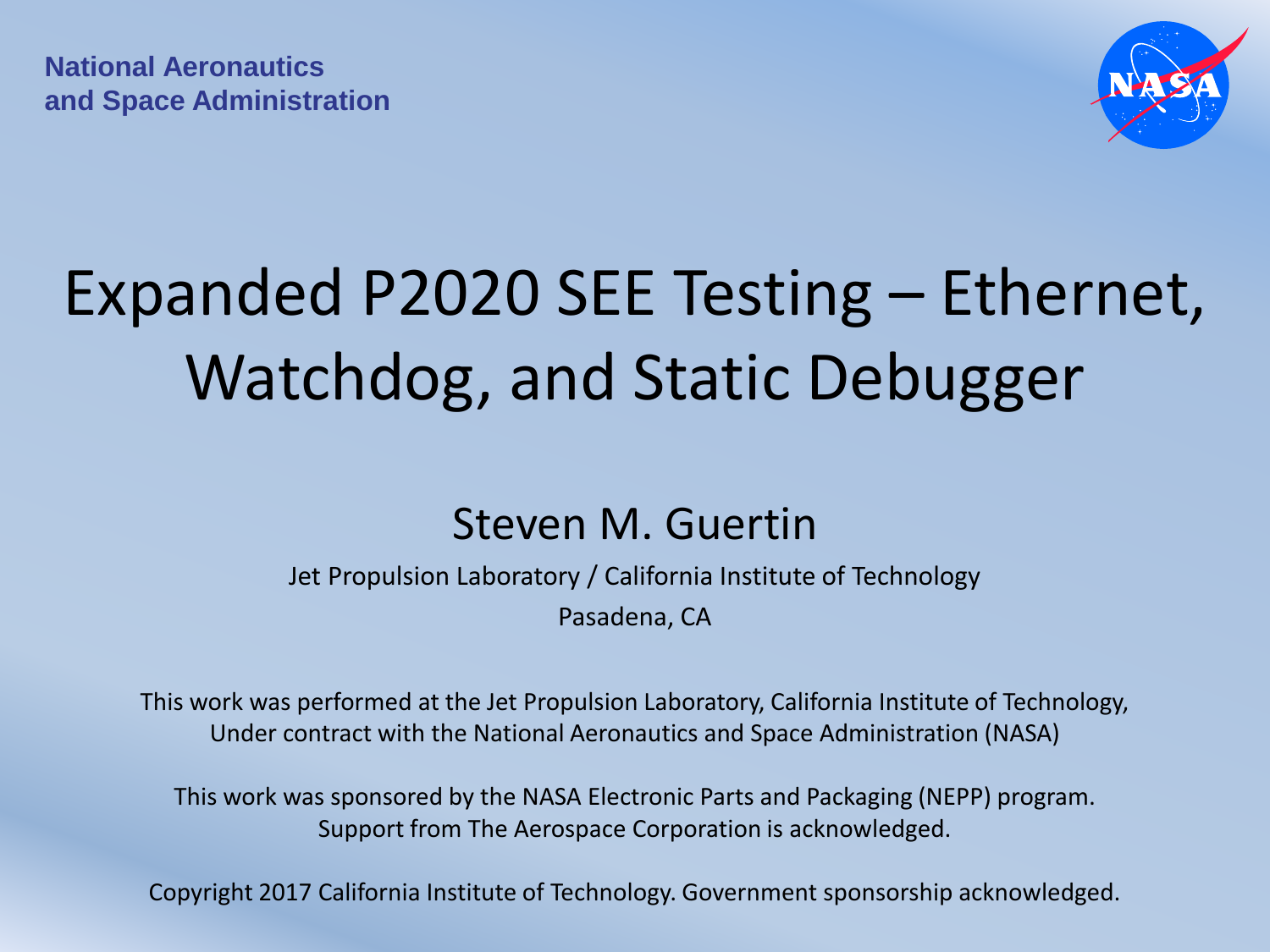## and Space Administration **Outline**



- Background and Motivation
- Test Setup
- Results
- Discussion/Findings
- Conclusions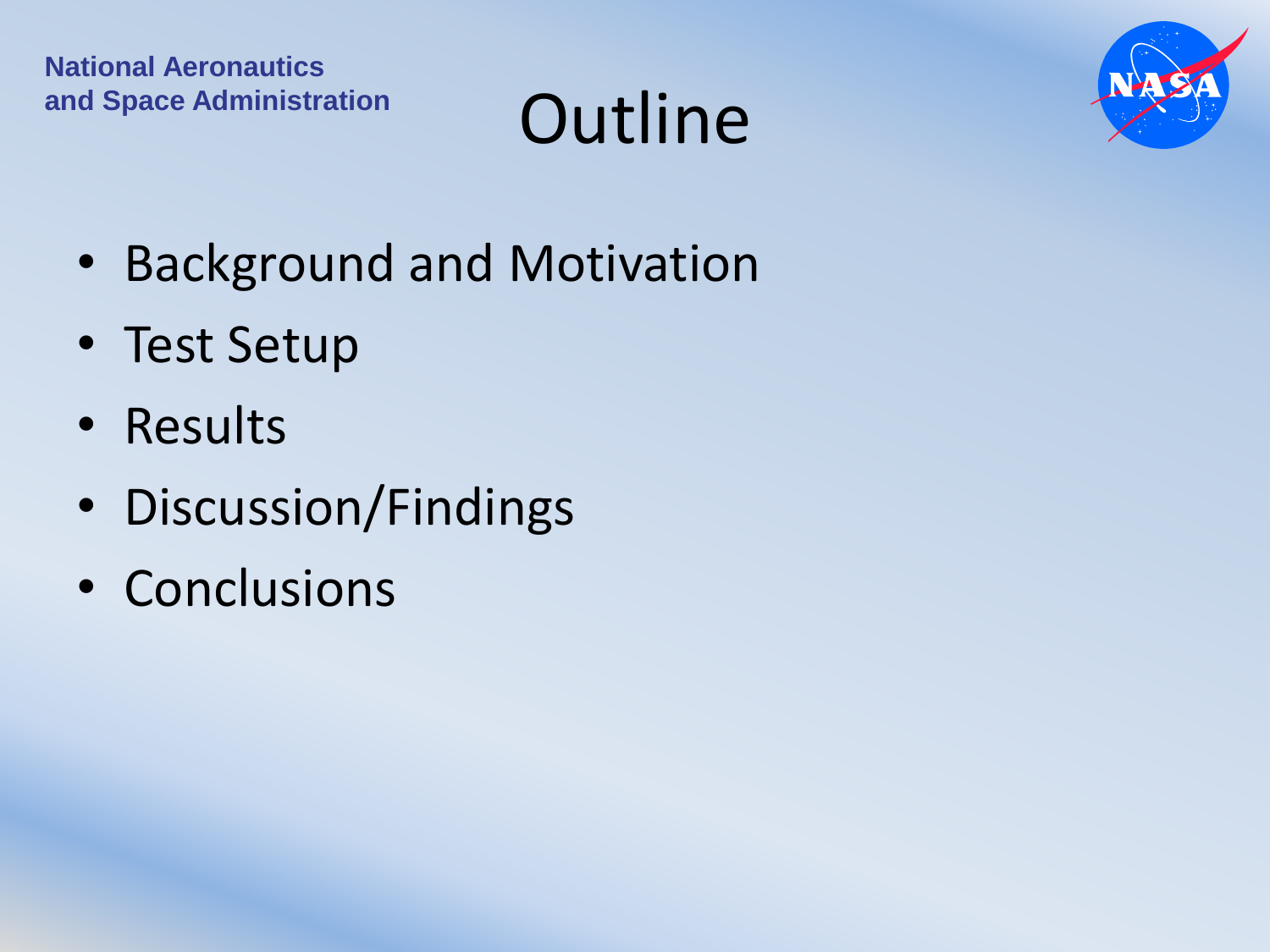## and Space Administration **Motivation**



- Several programs interested in using P2020 processor
- Also used in Space Micro Proton 400k-L computer
- Some discussions of using P2020 include running in configurations where error rates may be very high
	- Need to know about rare events that accompany common events like L1 cache bit errors
- New revision of the die is the radiation response the same?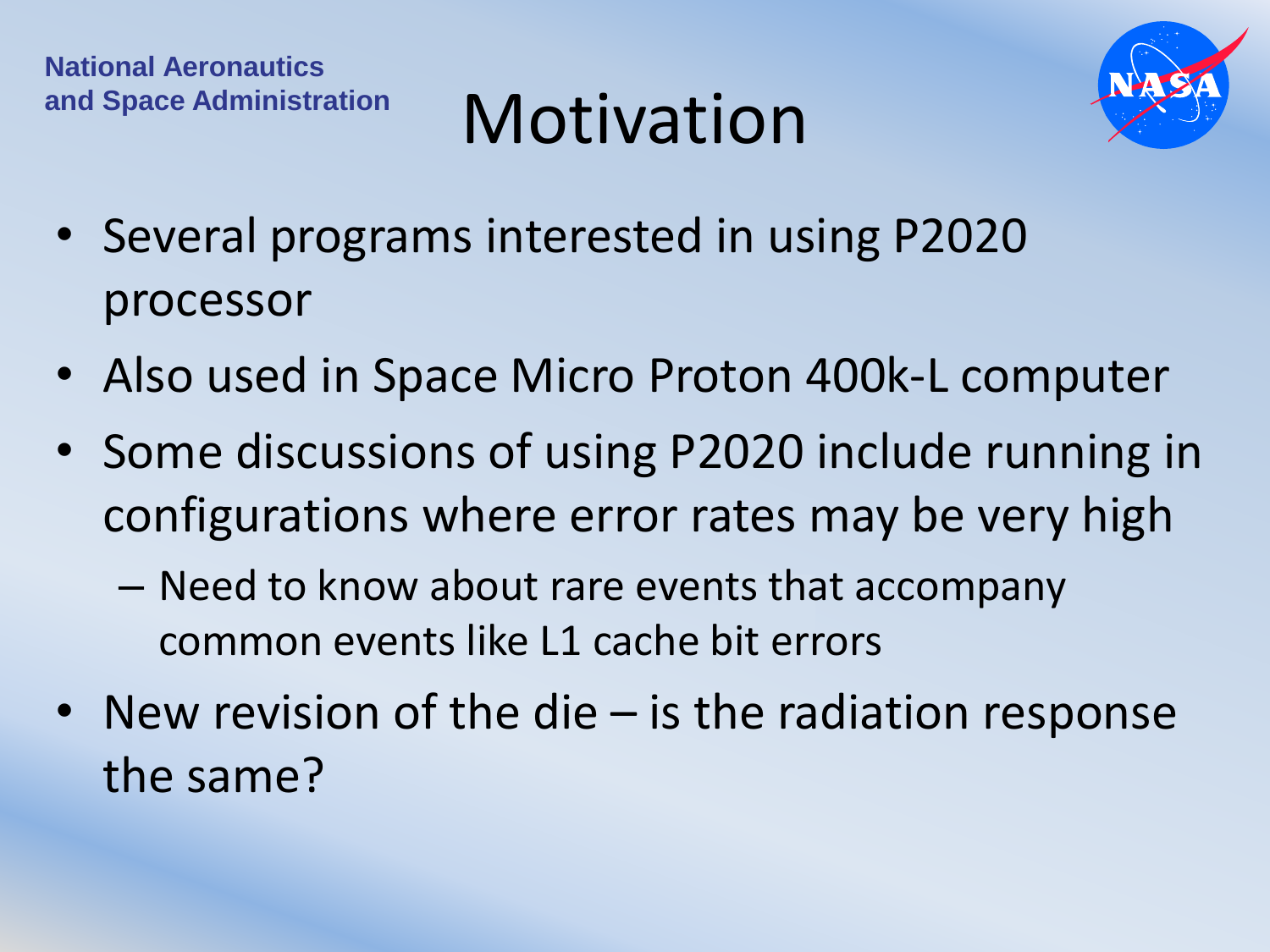

## and Space Administration **Earlier Testing**

- NASA has reported on P2020 in the past
	- Around 2012 NEPP had several reports on P2020 testing – heavy ion, proton, single core, dual core, caches, registers, and crash data
	- In 2014 NASA/JPL as part of MISSE-X work, reported on relative sensitivity of many different algorithms estimated for ISS deployment of a Space Micro P400k-L
		- Found more than 95% of events would be caused by caches
		- Showed that almost all on-chip code sensitivity would be  $\sim$ 1-5% of any space rate, depending on register usage
- Earlier testing was on earlier revision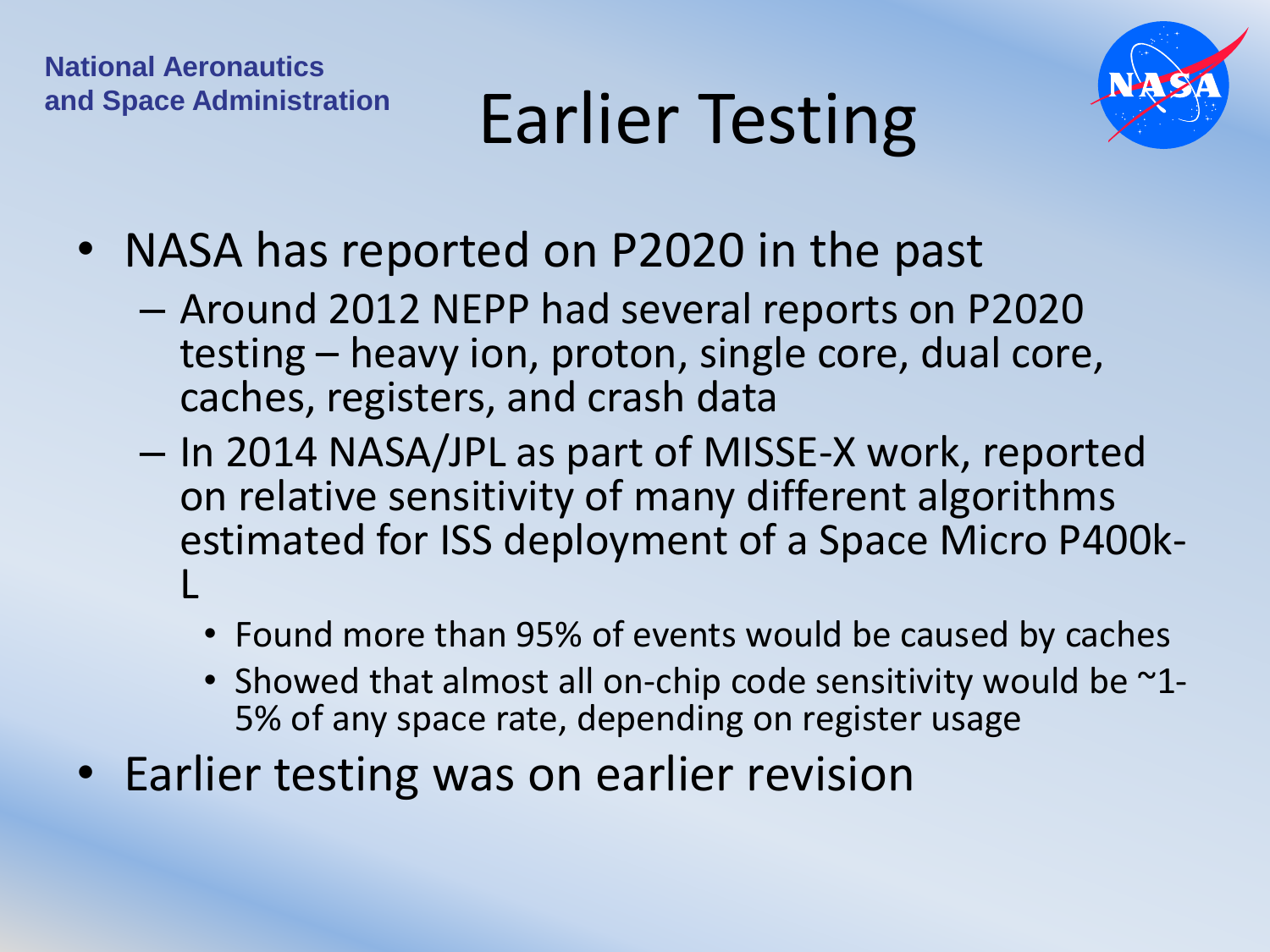## **and Space Administration** P2020 & RDB



#### P2020RDB Block Diagram



- Many different IP blocks
- Markers indicate new structures tested here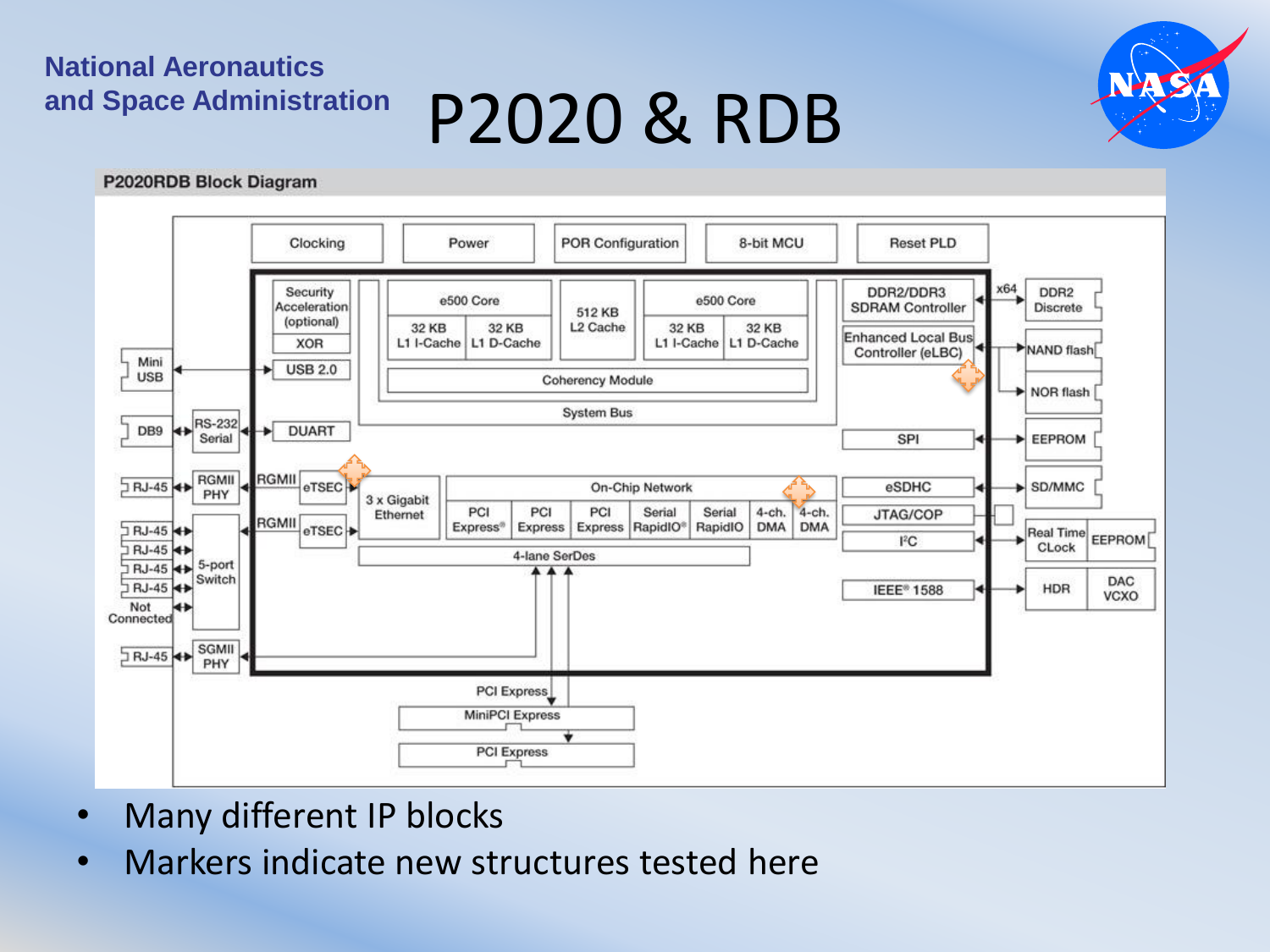**National Aeronautics**<br>and Space Administration **Background:** 



## Crashes, Strange, and Rare Events

- Orient the discussion…
- Crashes and hangs are the same here
	- $-$  Code Execution  $\rightarrow$  Stop!
	- If we can figure out what it is doing then its not a crash – so this can be visibility limited



- Strange events are those where the DUT operation is different than expected
	- Not just an SBU or an exception but rather, incorrect branching, doing the wrong thing
- Rare events are those are simply much less likely to occur than the events usually seen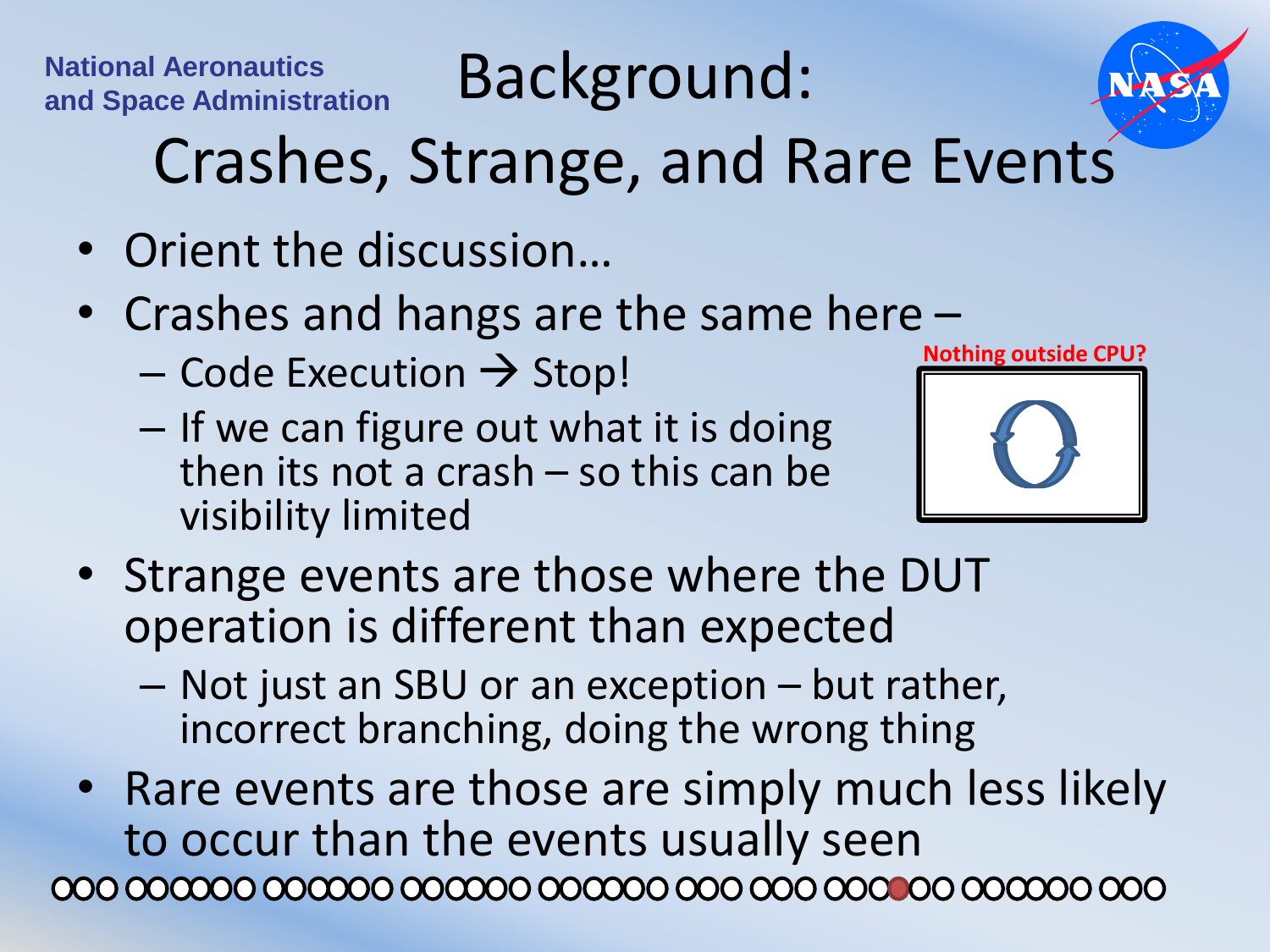#### **National Aeronautics National Aeronautics**<br> **and Space Administration**<br> **Test Setup:**

# Hardware

• P2020RDB-PCA unit used for testing





- **Two serial connections used**  $-1$  **for each CPU core**
- Utilized U-Boot software to start up the DUTs
- Used power system on board, with power supply from unit - Earlier testing showed no risk of SEL
- Also used BDI3000 debug cable plugged into debug port to allow direct communication
	- Supported on-board flash programming
	- Allowed direct readout of registers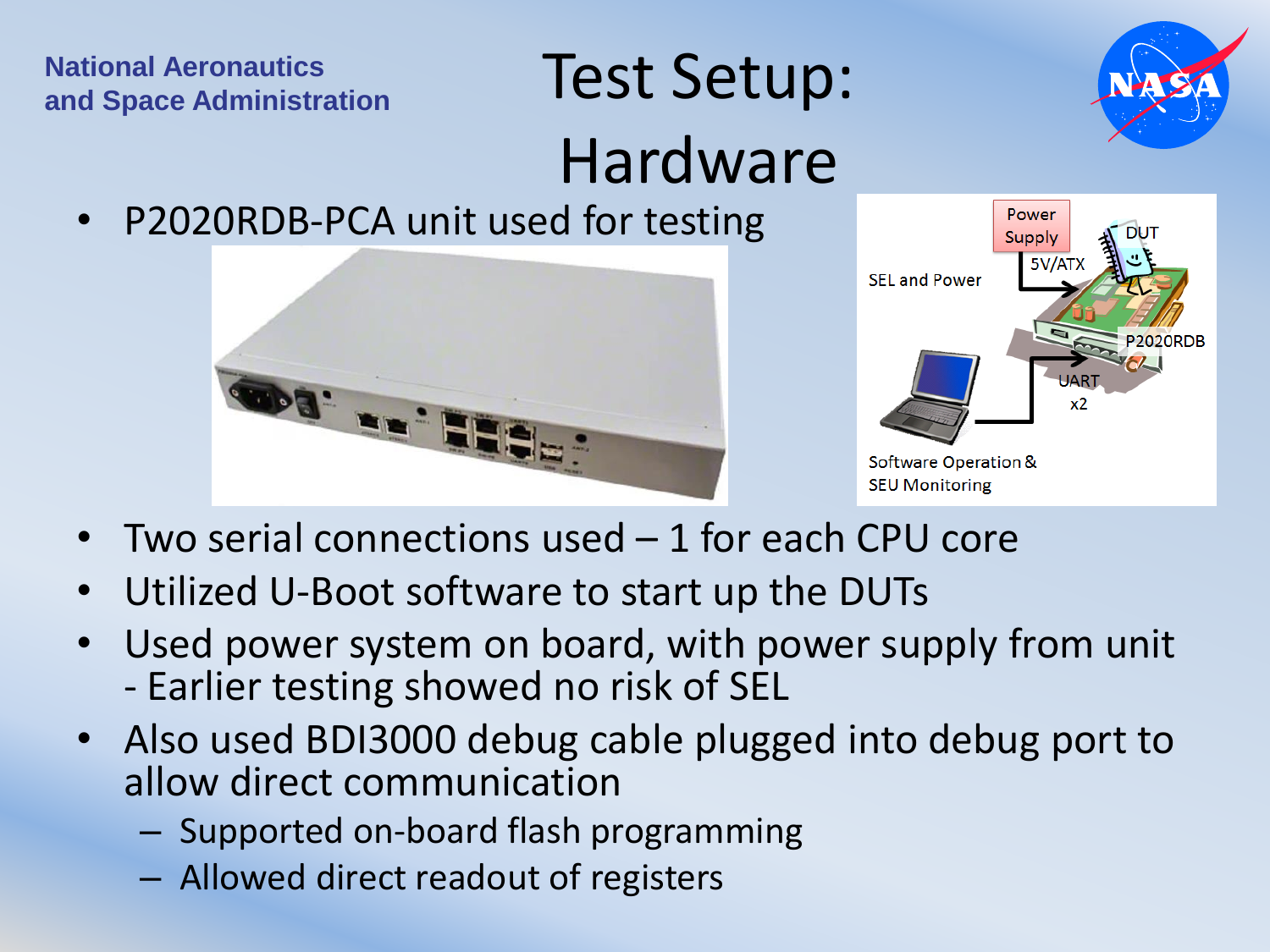

## and Space Administration **Testing/Details**

- Proton and Heavy Ion Testing
	- TRIUMF 11/2015
	- MGH 12/2015
	- LBL 12/2015 and 5/2016
	- TAMU 5/2016
- 5 boards/DUTs tested with protons
- 5 boards/DUTs tested with heavy ions

|          | <b>Board</b> |     | Energy (MeV)                  | <b>Proton Exposure</b> |                     |  |
|----------|--------------|-----|-------------------------------|------------------------|---------------------|--|
|          | 17           |     | 100                           | 2.00E+10               |                     |  |
| :d       | 44           |     | 100                           | 3.30E+10               |                     |  |
|          | 28           |     | 100                           | 1.00E+10               |                     |  |
|          | 14           | 100 |                               | 2.10E+10               |                     |  |
|          | 32           |     | 100                           |                        | 1.80E+10            |  |
|          | 32           |     | 200                           |                        | 9.10E+09            |  |
| # Boards | lon          |     | LET (MeV-cm <sup>2</sup> /mg) |                        | Fluence $(\#/cm^2)$ |  |
| 3        | Ne           |     | 1.1                           |                        | 6.20E+08            |  |
| 3        | O            |     | 3                             |                        | 3.00E+08            |  |
| 4        | Ar           |     | 8.2                           |                        | 1.30E+07            |  |
| 3        | Kr           |     | 24                            |                        | 1.00E+07            |  |
| 2        | Кr           |     | 28.7                          |                        | 3.00E+06            |  |
| 2        | Xe           |     | 53                            |                        | 2.30E+05            |  |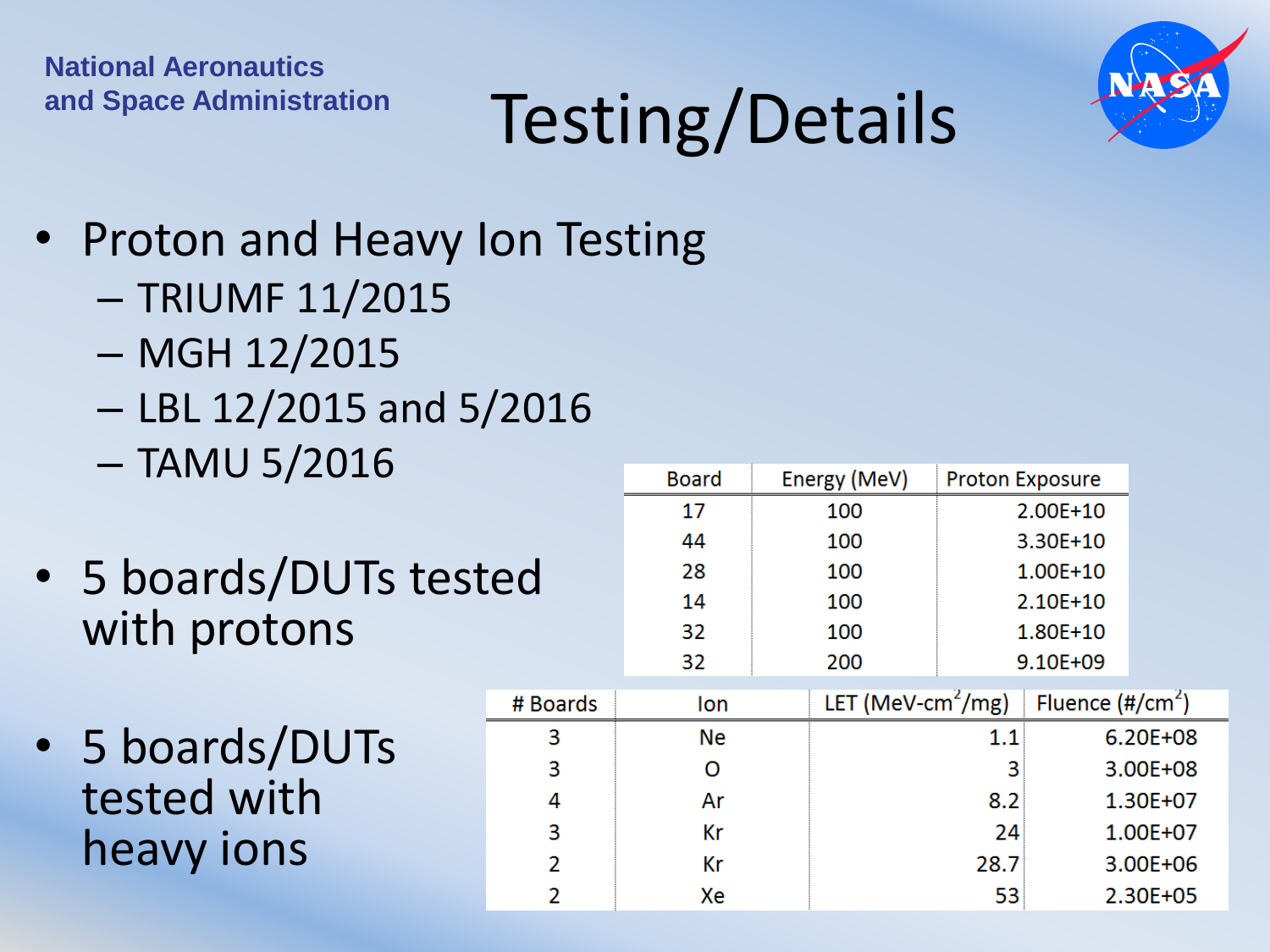



- 1) **Register SBU**  SBU in a processor register also w/ external debugger
- 2) **Register MBU**  a register completely changes also w/ debugger
- 3) **L1 invalidates**  an L1 cache line (with parity protection disabled) is lost
- 4) **L1 SBU**  this is a reported parity error when parity is enabled
- 5) **L1 parity invalidations**  parity-protected L1 cache loses valid line of data
- 6) **L2 SBU**  a SBU observed in L2 data (L2 tested w/ EDAC disabled)
- 7) **External memory errors**  not reported here
- 8) **Watchdog** monitor the watchdog system for correct operation
- 9) **Ethernet packet error**  test for DUT packets received or transmitted
- 10) **Flash Memory**  errors reading or writing flash memory w/ external debug tools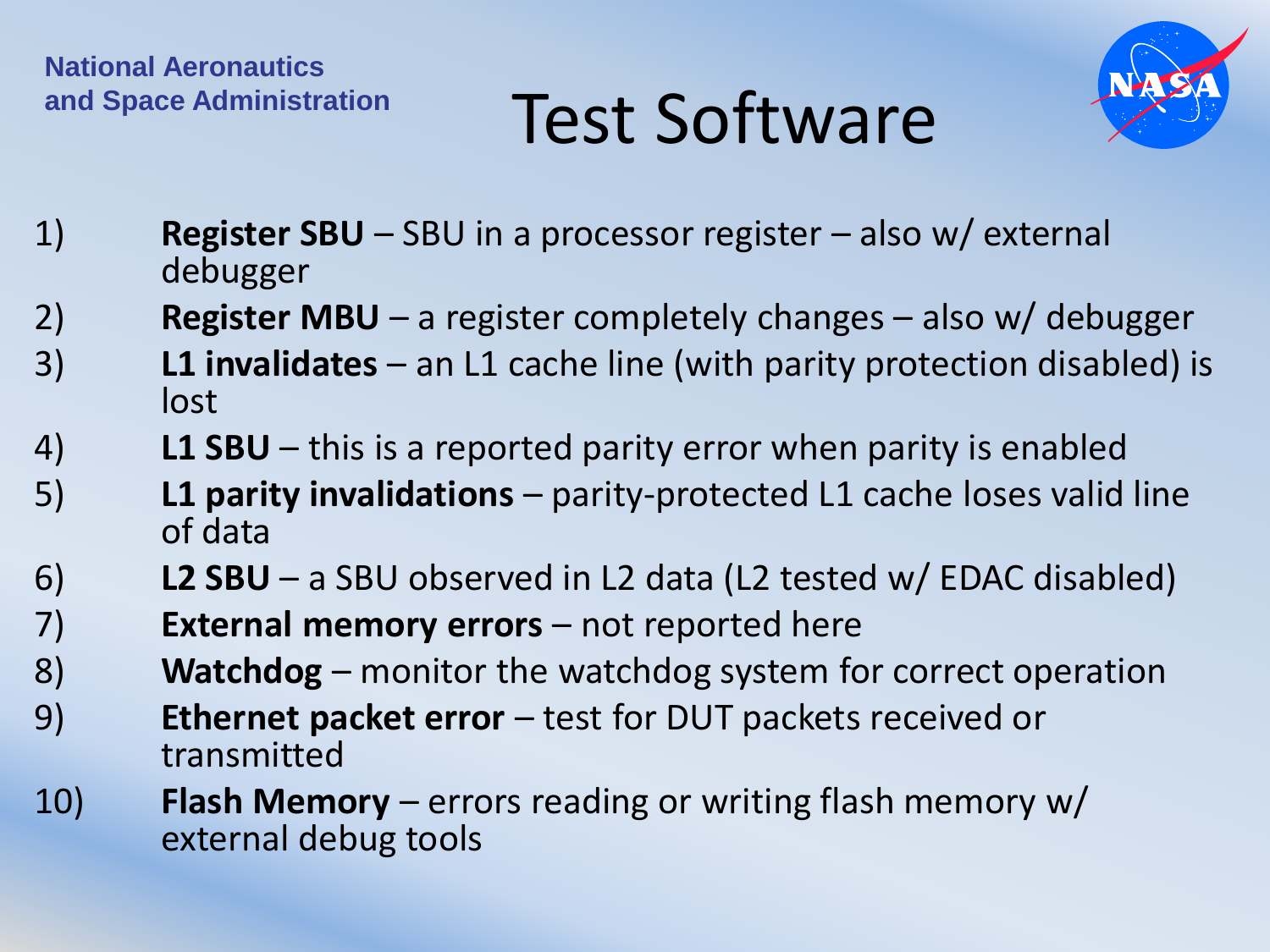## **National Aeronautics and Space Administration** Results: Cache Errors

L1 Errors will cause app/OS crash unless in "writethrough"

Bit errors are perbit.

L1 bit errors are about 10x worse than block errors -  $5\times10^5$  bits - L2 is 100x worse

L2 block errors not tested but bit errors are EDACprotected



Register sensitivity (per bit) is similar to L1 & L2 cache bit sensitivity…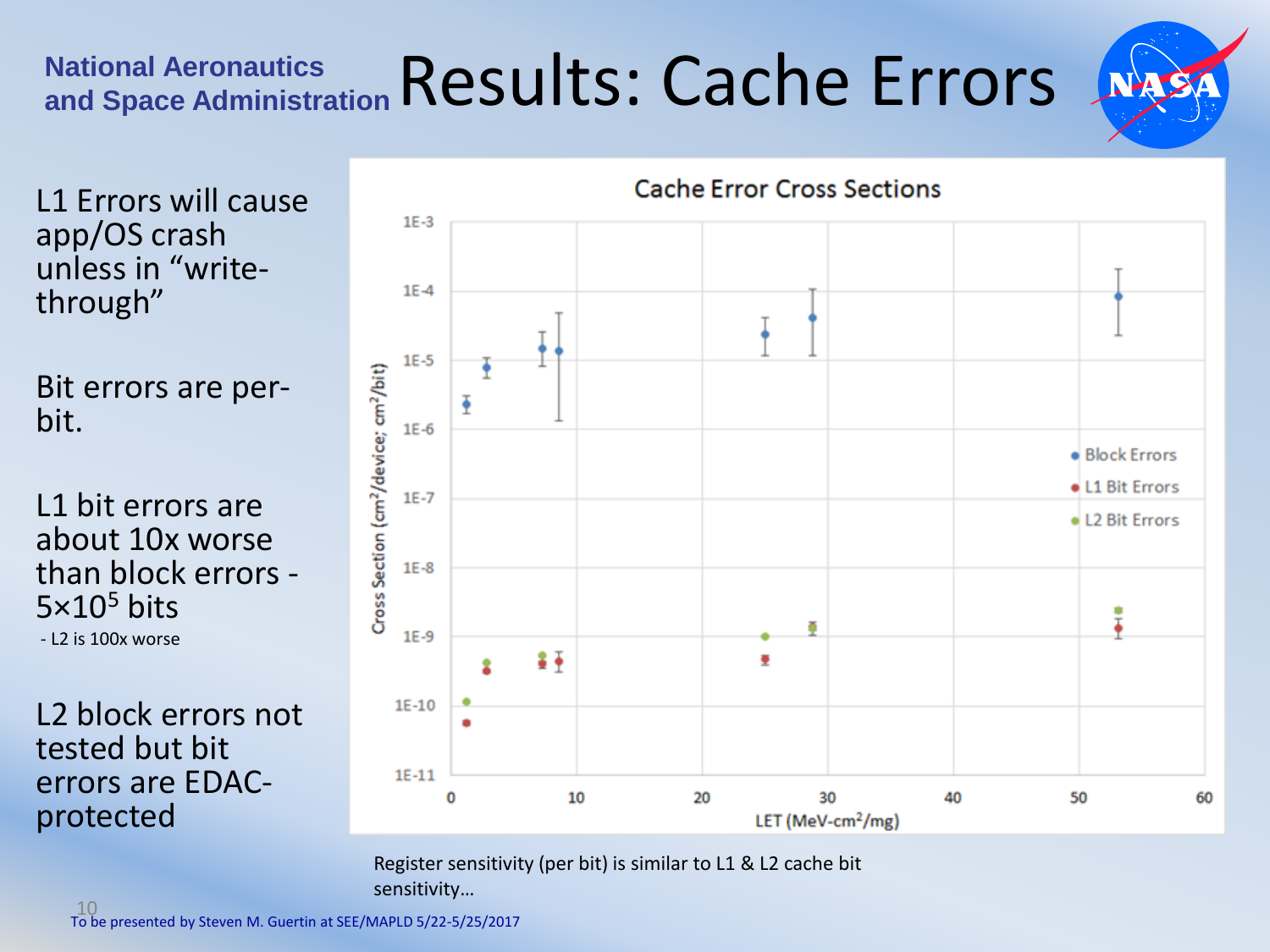

Block errors also occurred with proton exposures

**National Aeronautics** 

Shows consistency across board-toboard results

These errors would be silent even with parity protection.



Block errors with 100 MeV protons across 5 DUTs and two test facilities.

11 To be presented by Steven M. Guertin at SEE/MAPLD 5/22-5/25/2017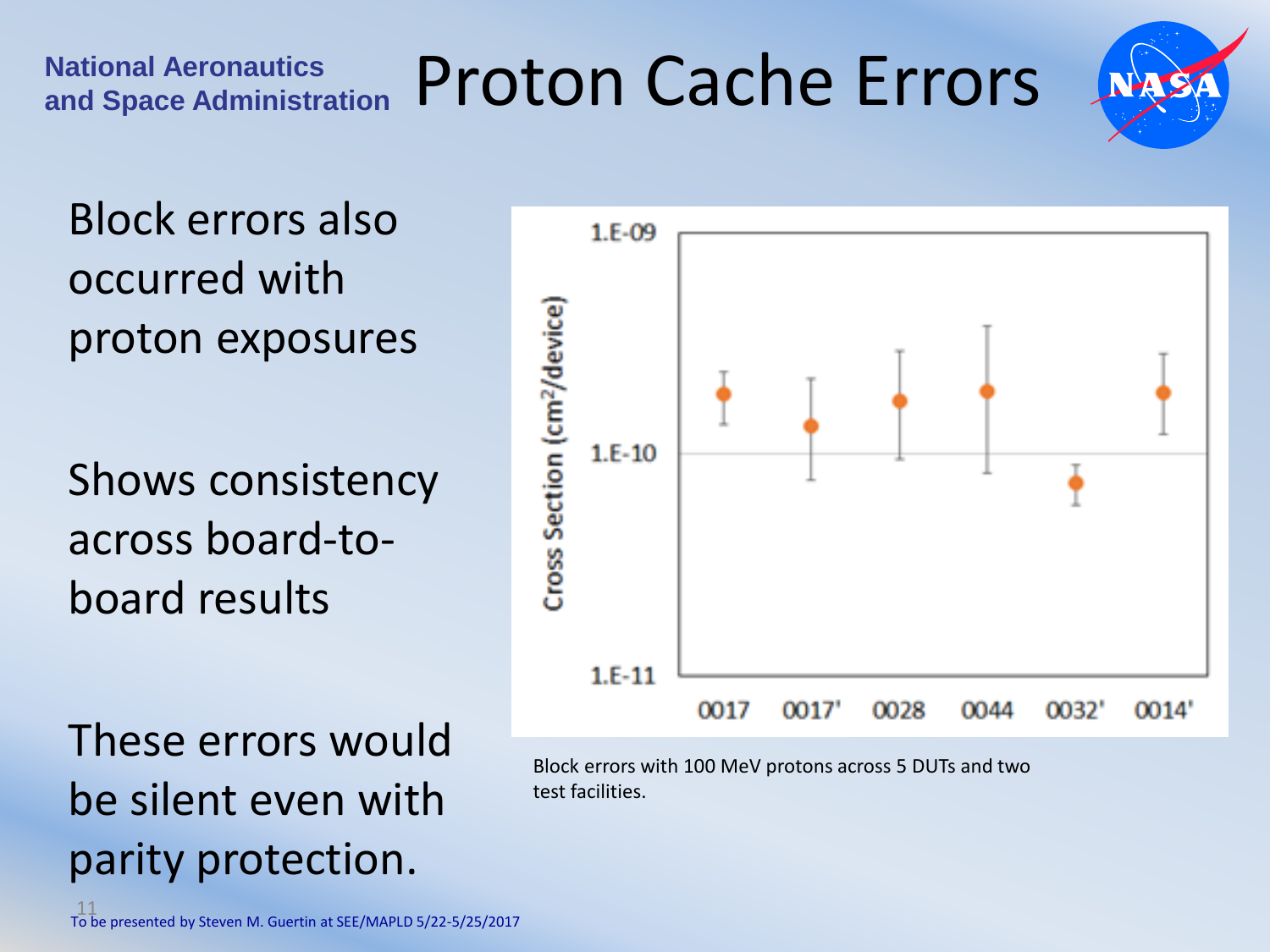#### **National Aeronautics and Space Administration**

## Results: Registers and Debug…



Proton crash sensitivity – many parts/conditions

- Consistent with older tests
- Highlights that when using the memory system, crash rate increases significantly
- Strange Events…
	- Bit error in test control register
	- Latent error cause readout problem after run was over
	- Bit error in test compare register caused runaway error reports
	- CPU showed delay and eventually recovered (though possibly slower than before)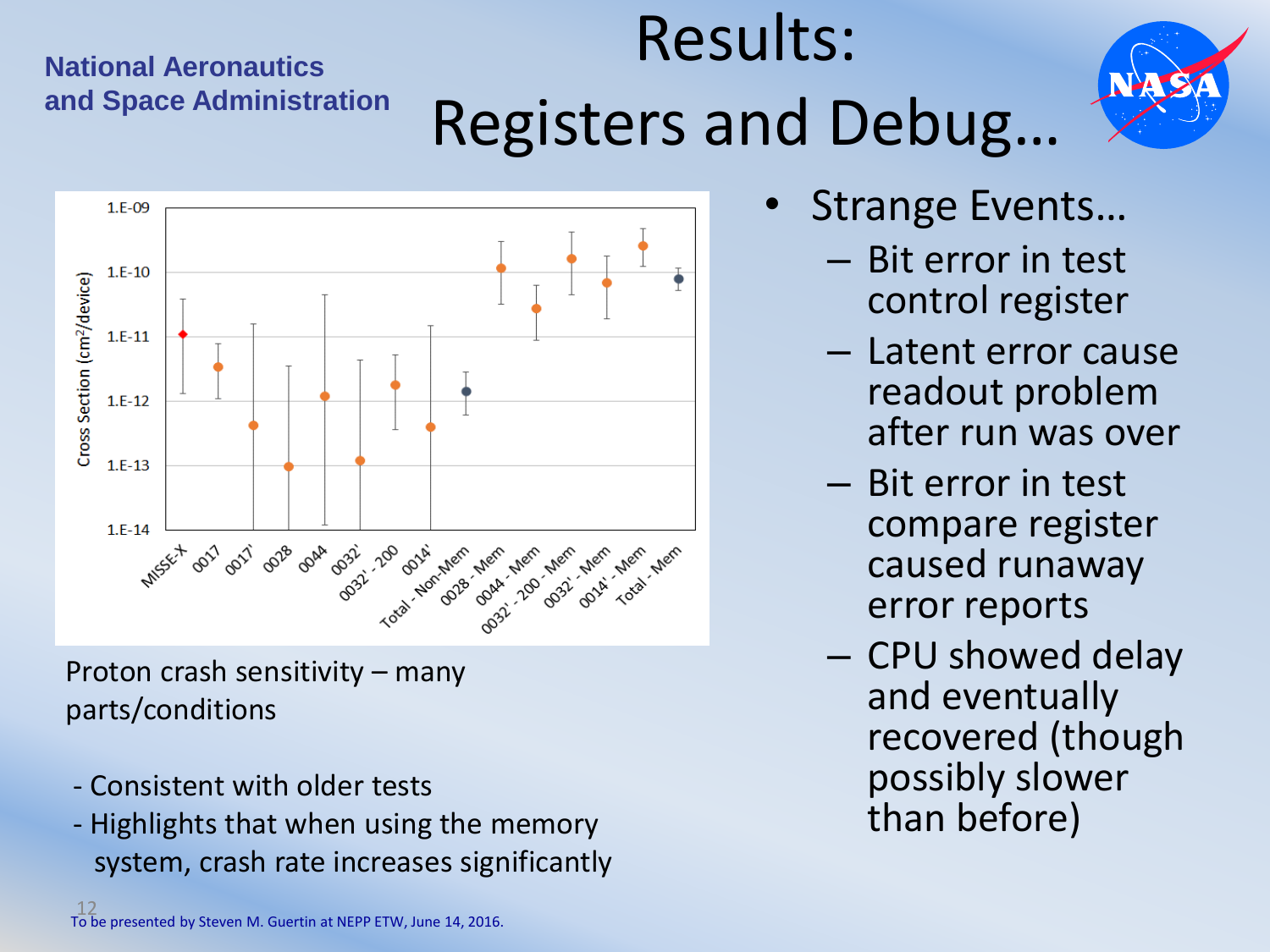### **National Aeronautics**  and Space Administration **Crashes & Strange Events** Results:



Proton crash sensitivity – many parts/conditions

- Consistent with older tests
- Highlights that when using the memory system, crash rate increases significantly
- Strange Events…
	- Bit error in test control register
	- Latent error cause readout problem after run was over
	- Bit error in test compare register caused runaway error reports
	- CPU showed delay and eventually recovered (though possibly slower than before)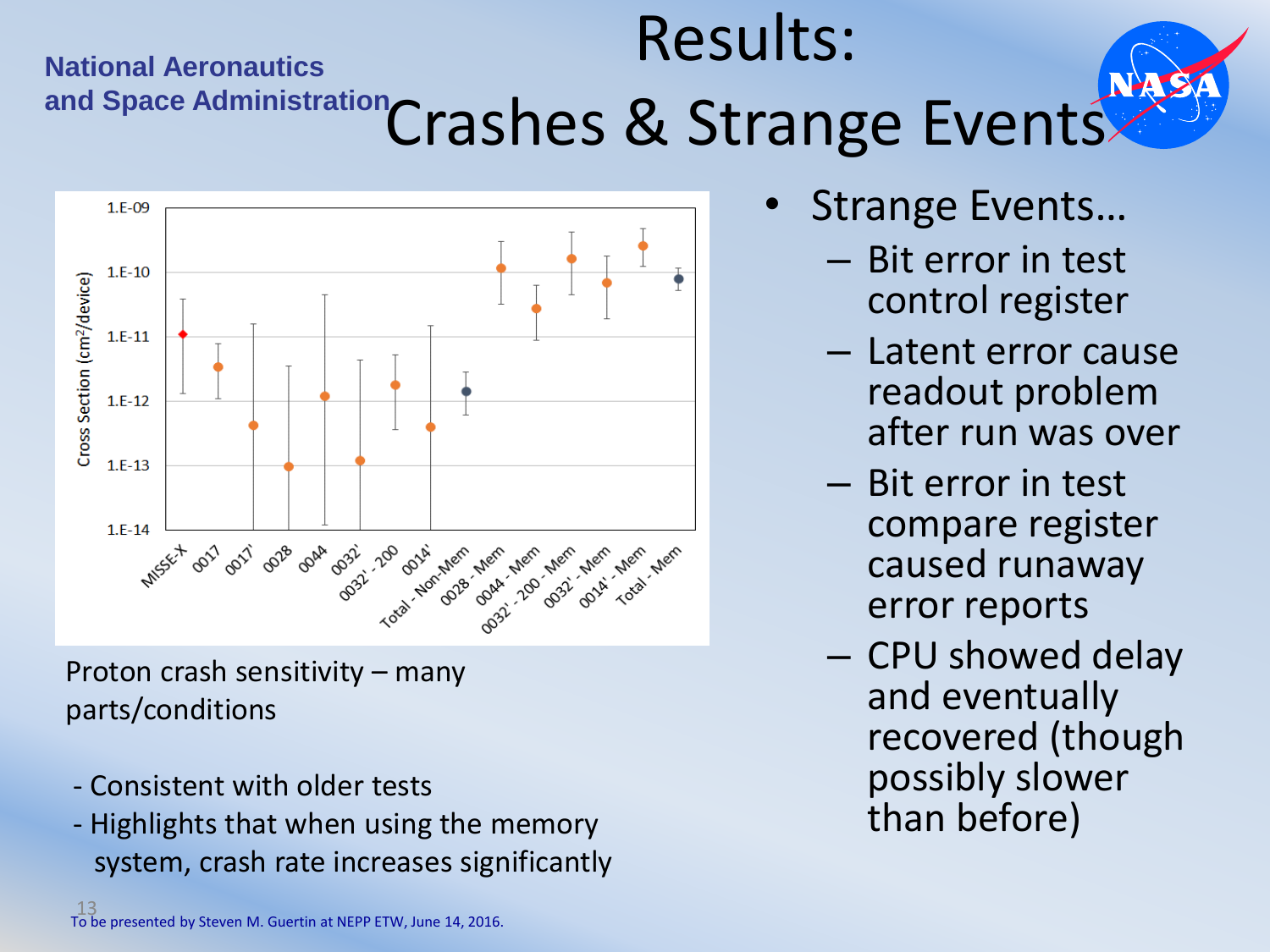#### **National Aeronautics and Space Administration**

Results: Ethernet **Testing** 



- No corrupt packets observed
	- 768-byte payload
	- 44 Mbps rate
- While testing for packet corruption, sensitivity limited by device crashes
	- unrelated to Enet
- Packet loss about the same in/out of  $beam < 0.01 - 0.1\%$

#### **Ethernet Sensitivity - Crashes**

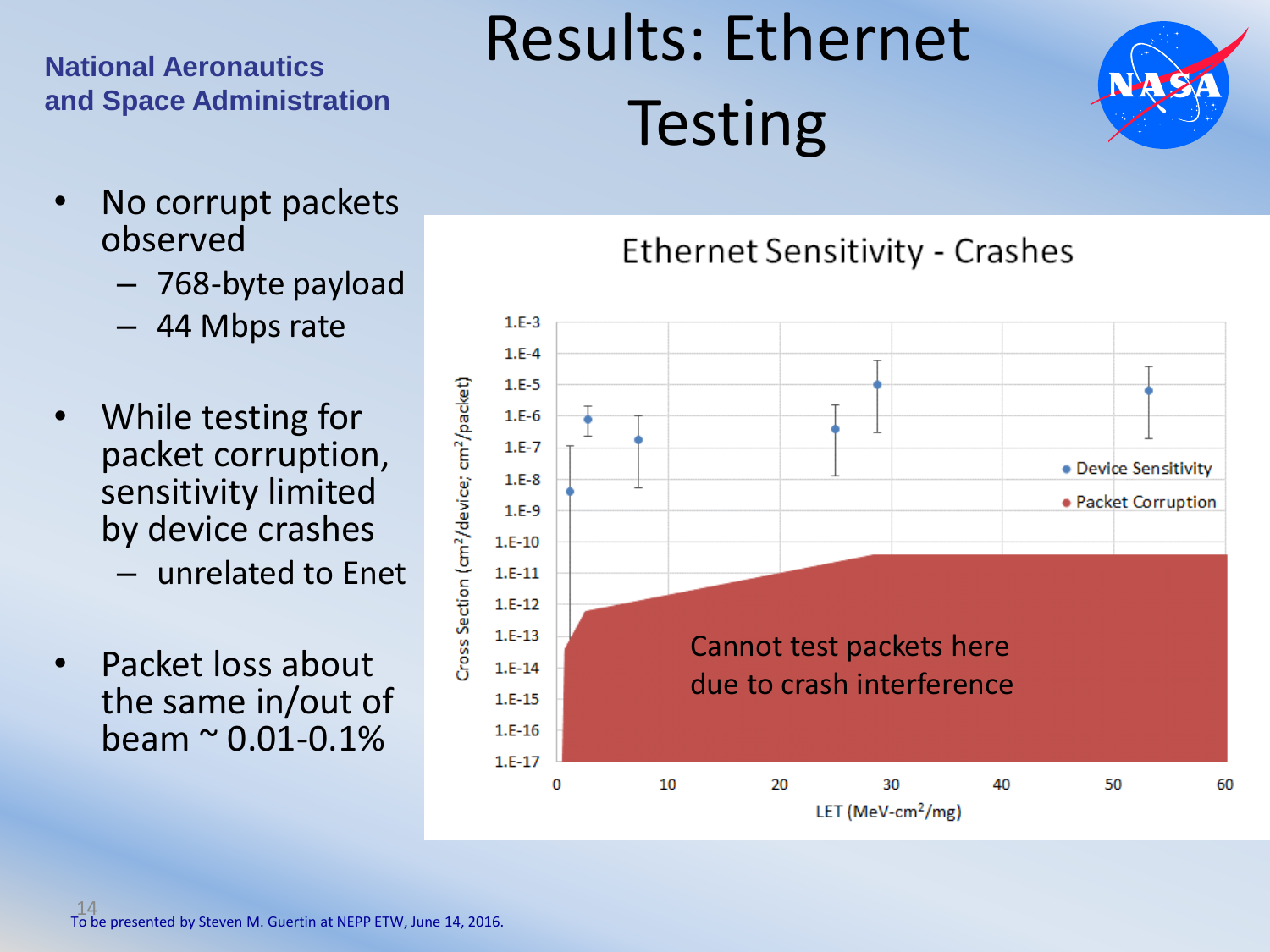#### **National Aeronautics National Aeronautics**<br>and Space Administration<br>**Results:**

## Flash Memory



- Debugger was able to read and write during exposure
- Tested with the system suspended, just to check how the Flash interaction circuits responded
- Debugger connects through the processor flash memory interface (not directly to the Flash)
- Did not see evidence of any errors written or read from the Flash memory in any testing



Limiting cross section for Flash memory errors during heavy ion testing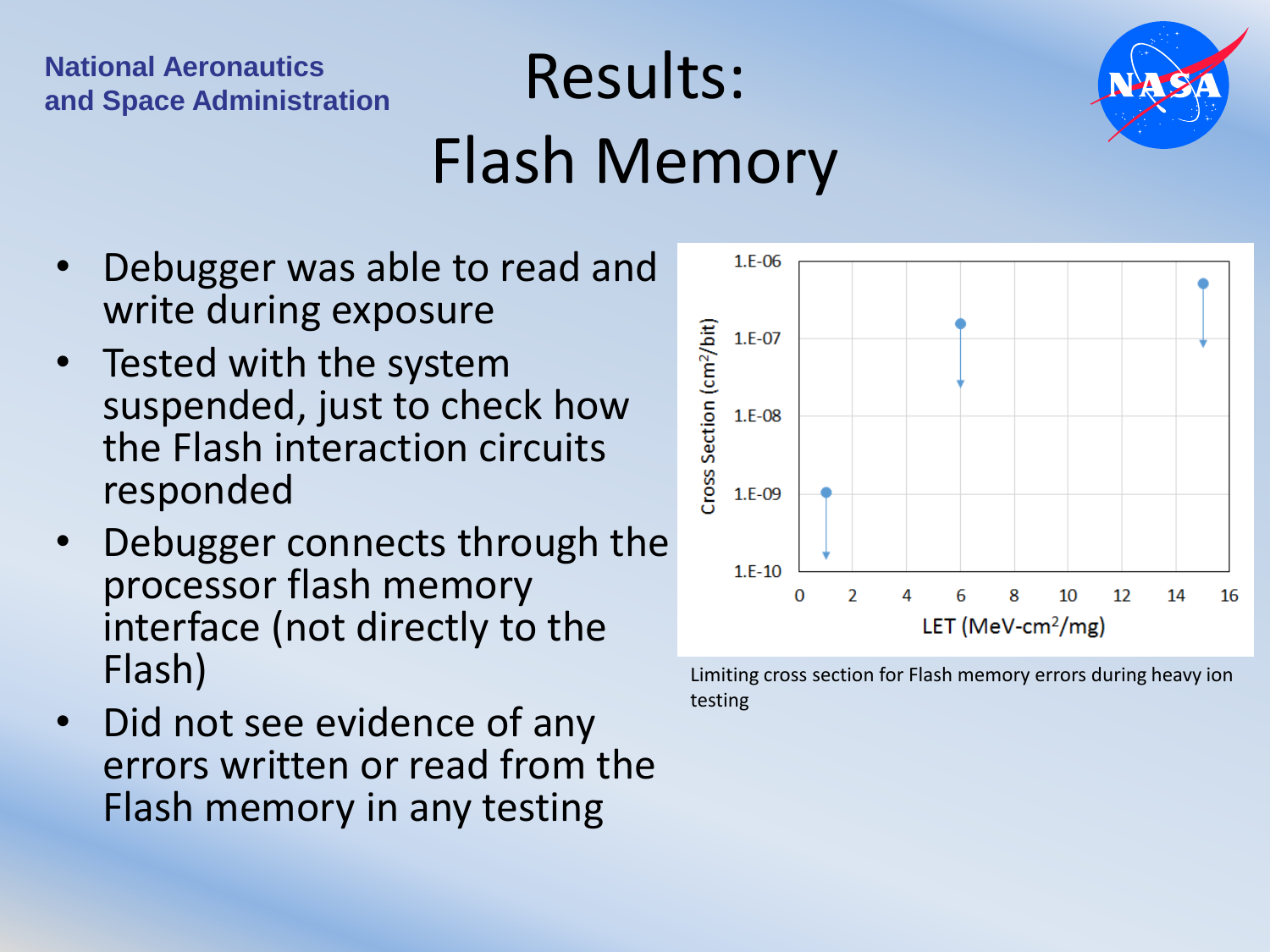



- Monitored for correct change of states in the watchdog system
	- Has multiple states it can get into with different types of exceptions that are called
- Tested for various LETs
- No indication, in all testing, of any error in watchdog system except:
	- Some indication of register errors changing timeframes for watchdog behavior
	- But the event rate was consistent with register upsets, not indicative of true watchdog sensitivity
- Highlights same problem as Ethernet data limited by more common event types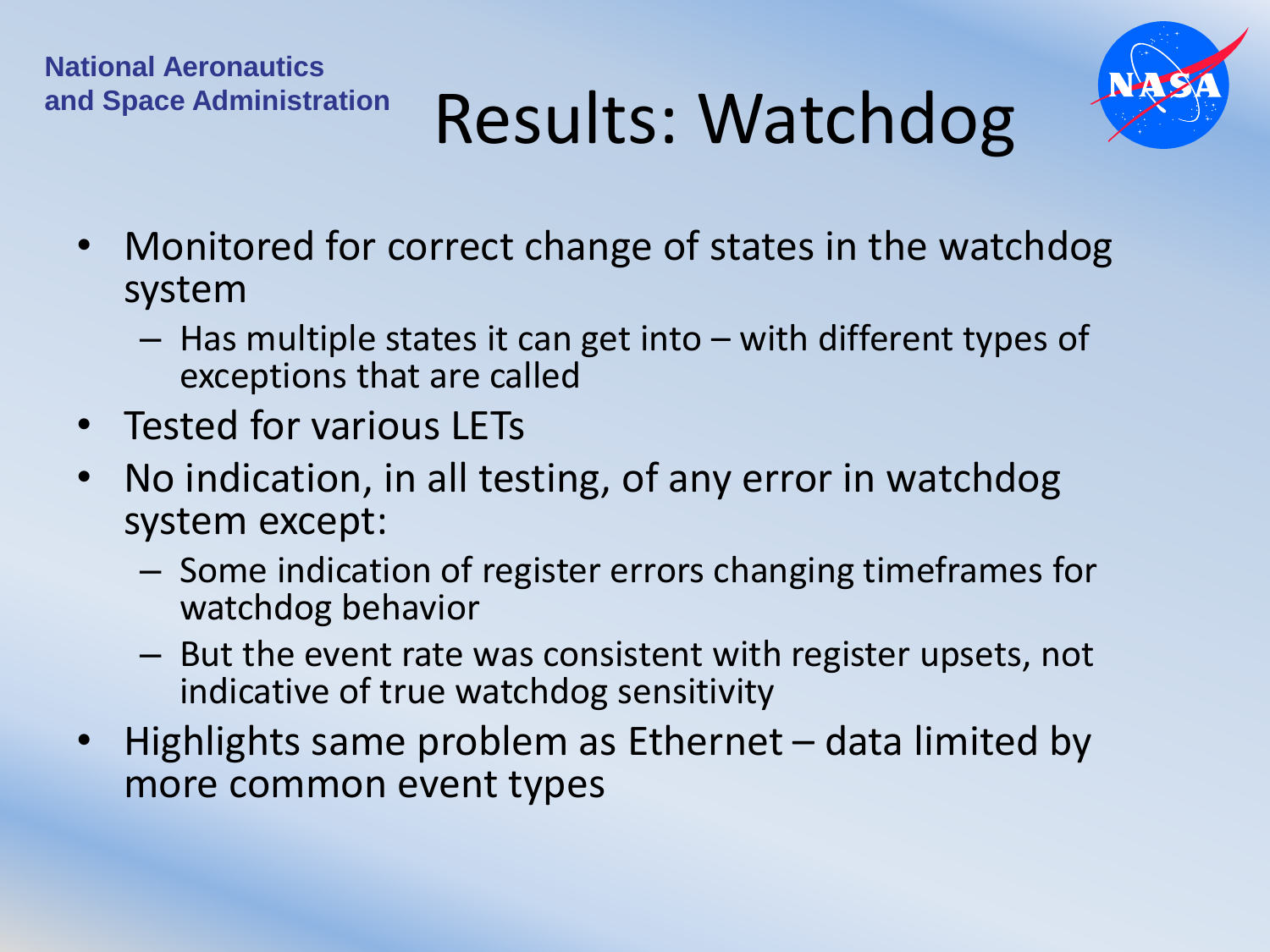

## and Space Administration **Discussion** - Findings

- L1 cache bit errors lead the error rates, with cache line/block errors in second place
	- Even with parity protection (which only causes thread termination), block errors occur about 10% the rate of parity exceptions
- None of the other tested event types yielded measurable error rates
	- Watchdog, Flash, and Ethernet tests failed to show any real errors during testing
- Strange events and crashes are next.
	- Crashes do not give incorrect actions
	- Strange events result in incorrect actions
	- Both are on the order of the sensitivity of the registers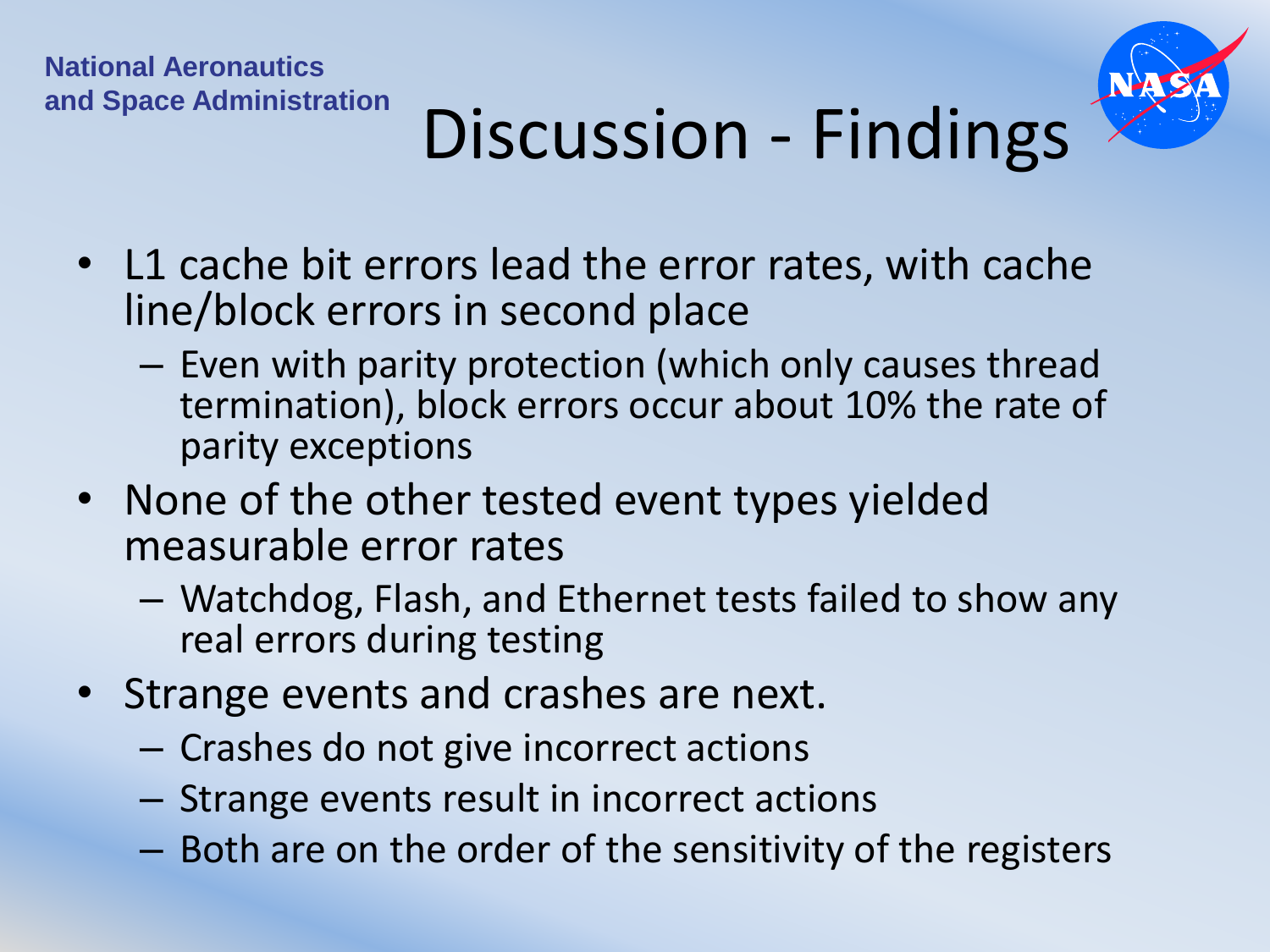#### **National Aeronautics Andronal Administration**<br>and Space Administration<br> $\qquad \qquad \text{DISCUSSION:}$

## Rare Events



- By definition, these are rare compared to other event types
- Ethernet is a great example – how often might you actually get undetected, corrupt data?
	- Compared to dropped packets, corrupt packets that fail consistency checks, dropped connections
- In this case it was relatively easy to test, because we had a lot of expertise already
- But what about other processor types?



#### **Ethernet Sensitivity - Crashes**